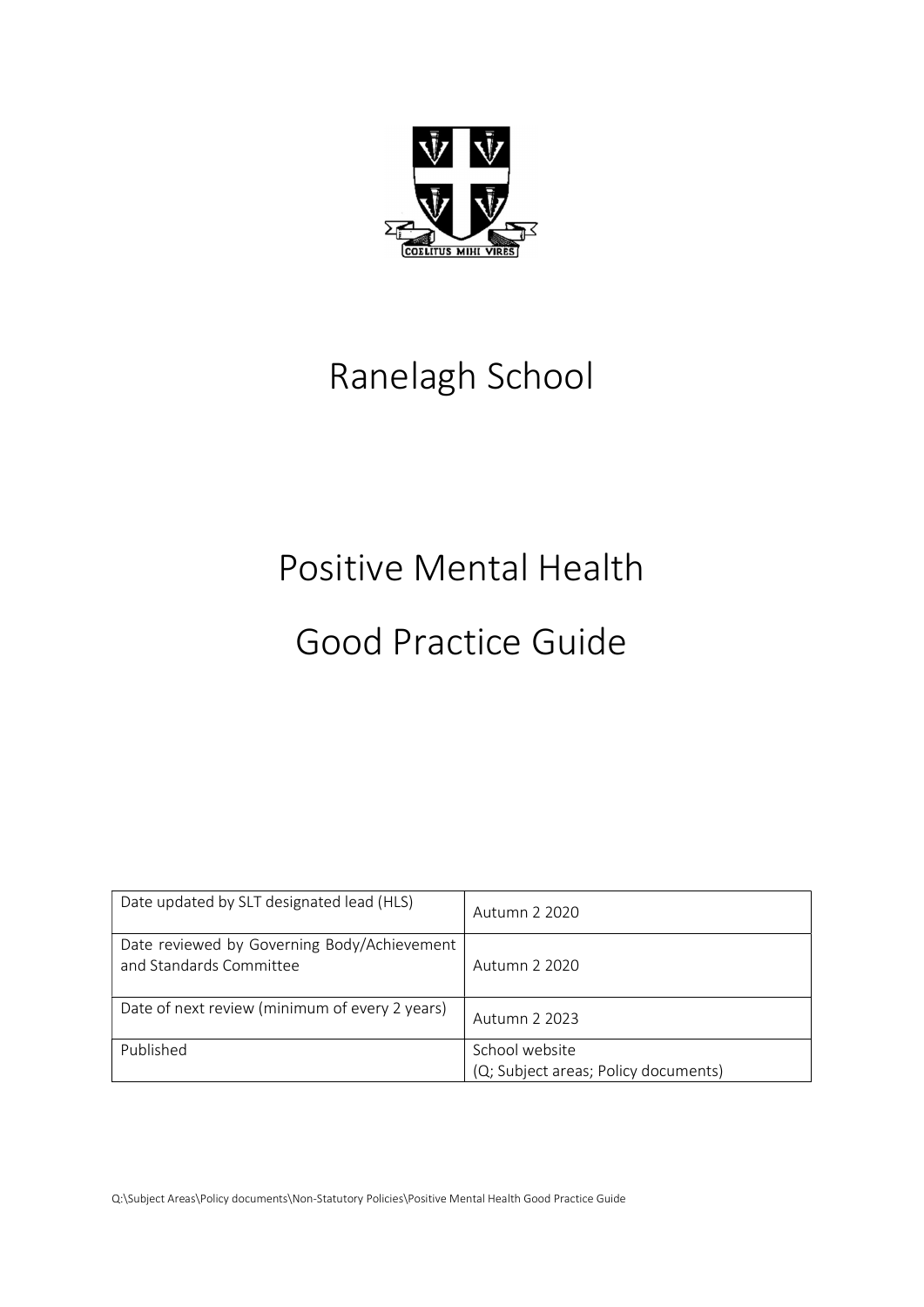## Positive Mental Health – Good Practice Guide

This guidance will always be routinely updated to reflect personnel changes.

## Lead Members of Staff

Whilst all staff have a responsibility to promote the mental health of students. Staff with a specific, relevant remit include:

- Miss Helen Starr (HLS) designated child protection / safeguarding lead / PSHE Lead
- **Ms Sue Byrne school counsellor**
- **Mr Craig Tribe educational psychologist**
- **Mrs Jules Norman SENDCo**
- **Mrs Lesley McMinigal / Mrs Ruth Bryan ELSA**
- Mrs Sarah Emery learning mentor
- Mrs Christine Munday, Mrs Kay Carpenter , Mr Iain Cox lead first aiders
- Mrs Sarah Deakin, Miss Philly Evans, Mr John McCoy, Ms Hayley Bond, Mrs Sarah Coventry, Mrs Charlotte Monaghan, Ms Mary Sweeney, Mrs Claire Greeves - pastoral leads

Any member of staff who is concerned about the mental health or wellbeing of a student should speak to the safeguarding lead in the first instance. If there is a fear that the student is in danger of immediate harm then the normal child protection procedures should be followed with an immediate referral to the designated child protection leads or the head teacher. If the student presents with a medical emergency then the normal procedures for medical emergencies should be followed, including alerting the first aid staff and contacting the emergency services if necessary.

Where a referral to CAMHS is appropriate, this will be led and managed by the safeguarding lead. Guidance about referring to CAMHS is provided in Appendix D.

## Individual Care Plans

It is helpful to draw up an individual care plan for students causing concern or who receive a diagnosis pertaining to their mental health. This should be drawn up involving the students, the parents and relevant health professionals. This can include:

- Details of a student's condition
- Special requirements and precautions
- Medication and any side effects
- What to do, and who to contact in an emergency
- The role the school can play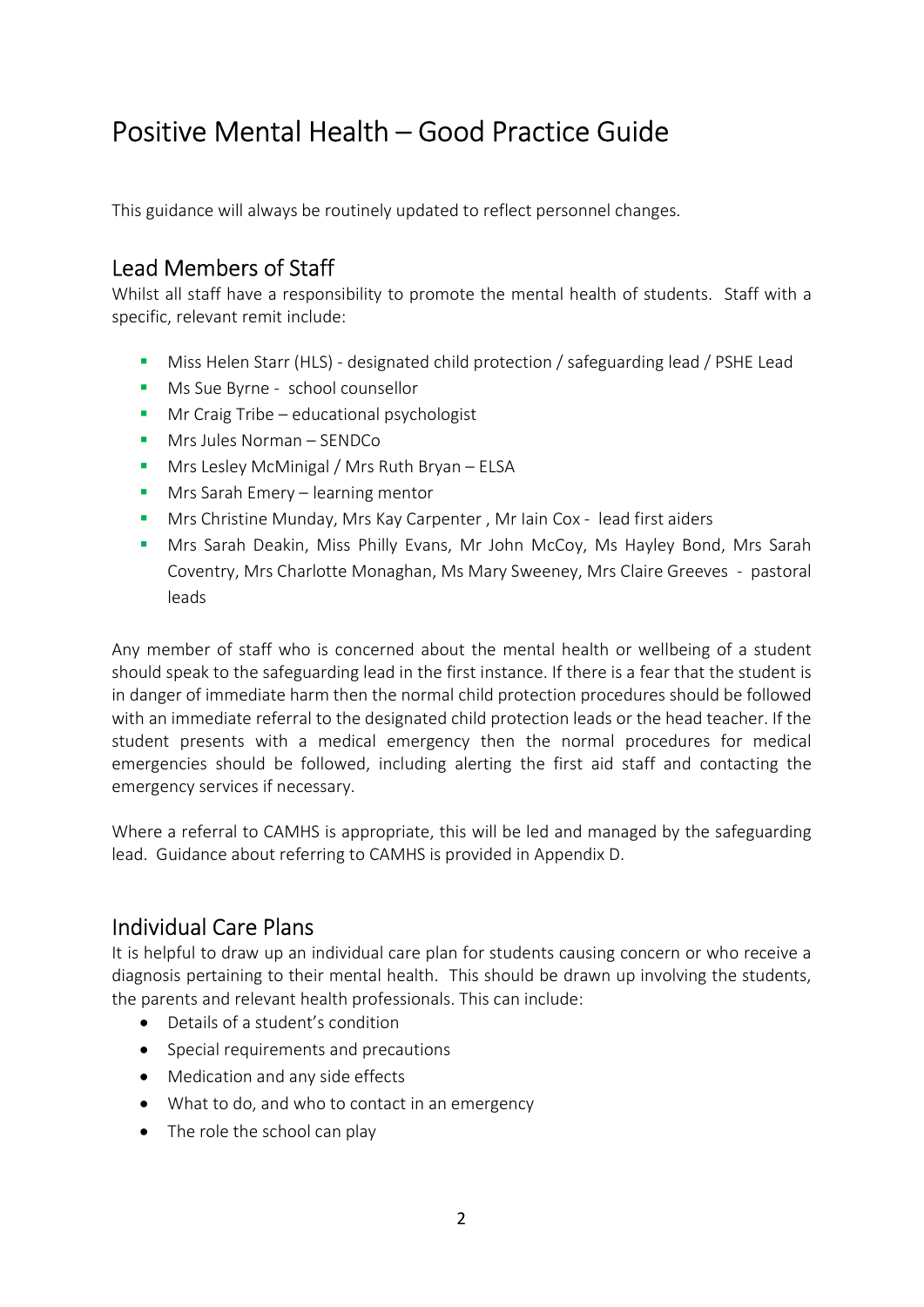## Teaching about Mental Health

The skills, knowledge and understanding needed by our students to keep themselves and others physically and mentally healthy and safe are included as part of our developmental PSHE curriculum.

The specific content of lessons will be determined by the specific needs of the cohort we are teaching but there will always be an emphasis on enabling students to develop the skills, knowledge, understanding, language and confidence to seek help, as needed, for themselves or others.

We will follow the **PSHE Association Guidance<sup>1</sup>** to ensure that we teach mental health and emotional wellbeing issues in a safe and sensitive manner which helps rather than harms.

## Signposting

We will ensure that staff, students and parents are aware of sources of support within school and in the local community. The school has a safeguarding page on the website with approved links to further information and sources of support. The links are aimed at students, parents and staff.

http://www.ranelagh.bracknell-forest.sch.uk/school-information/safeguardingkeeping-safe/

What support is available within our school and local community, who it is aimed at and how to access it is outlined in Appendix B.

We will display relevant sources of support in communal areas such as common rooms and toilets and will regularly highlight sources of support to students within relevant parts of the curriculum. Whenever we highlight sources of support, we will increase the chance of student help-seeking by ensuring students understand:

- **What help is available**
- **Who it is aimed at**
- $How to access it$
- **Why to access it**
- **What is likely to happen next**

## Warning Signs

-

School staff may become aware of warning signs which indicate a student is experiencing mental health or emotional wellbeing issues. These warning signs should always be taken seriously and staff observing any of these warning signs should communicate their concerns with the safeguarding lead.

<sup>&</sup>lt;sup>1</sup> Teacher Guidance: Preparing to teach about mental health and emotional wellbeing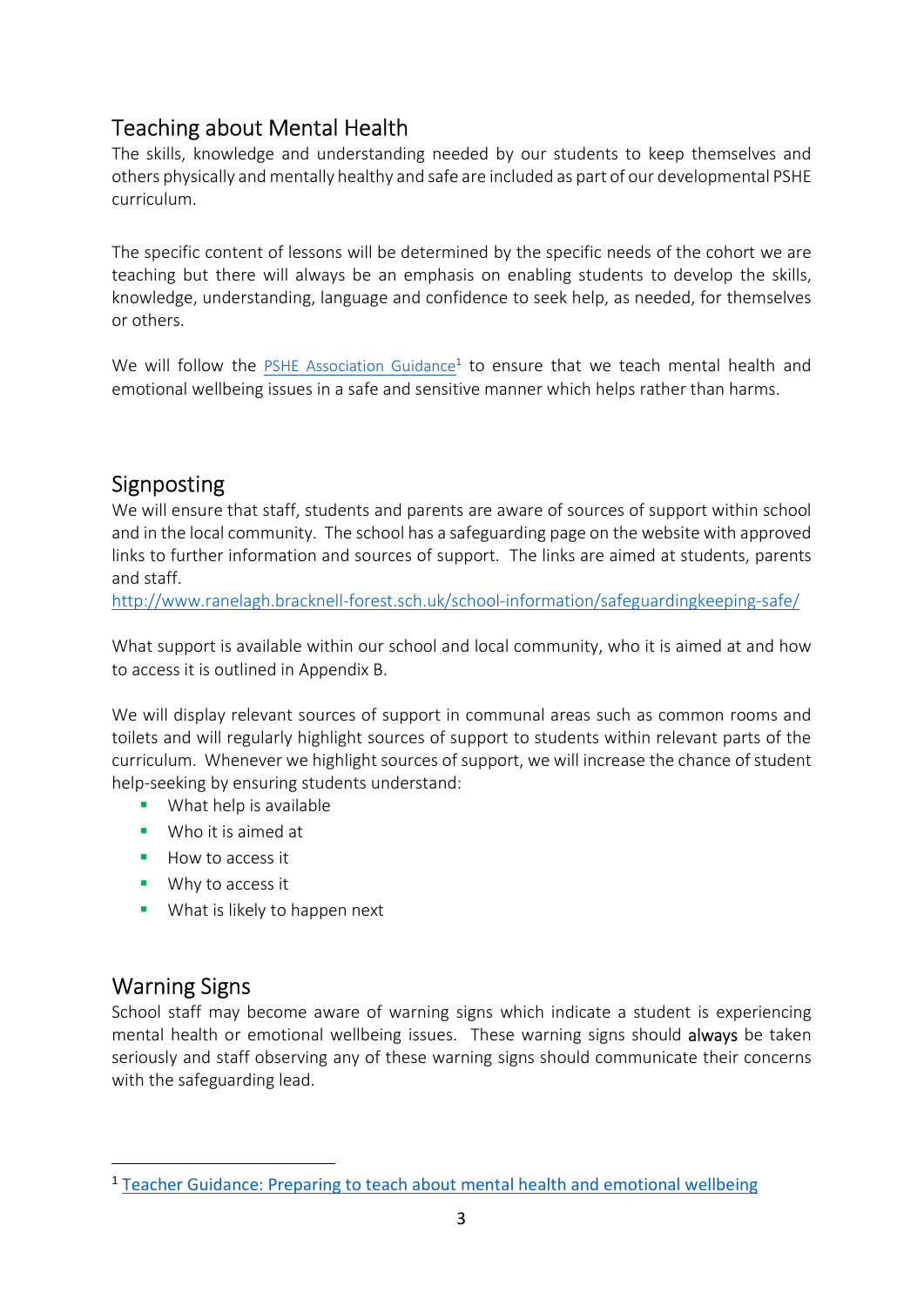Possible warning signs include:

- **Physical signs of harm that are repeated or appear non-accidental**
- Changes in eating / sleeping habits
- **Increased isolation from friends or family, becoming socially withdrawn**
- **Changes in activity and mood**
- **Lowering of academic achievement**
- **Talking or joking about self-harm or suicide**
- **Abusing drugs or alcohol**
- **Expressing feelings of failure, uselessness or loss of hope**
- **•** Changes in clothing  $-$  e.g. long sleeves in warm weather
- **Secretive behaviour**
- **Skipping PE or getting changed secretively**
- **Lateness to or absence from school**
- Repeated physical pain or nausea with no evident cause
- **An increase in lateness or absenteeism**

#### Managing disclosures

A student may choose to disclose concerns about themselves or a friend to any member of staff so all staff need to know how to respond appropriately to a disclosure.

If a student chooses to disclose concerns about their own mental health or that of a friend to a member of staff, the member of staff's response should always be calm, supportive and nonjudgemental.

Staff should listen, rather than advise and our first thoughts should be of the student's emotional and physical safety rather than of exploring 'Why?' For more information about how to handle mental health disclosures sensitively see appendix C.

All disclosures should be recorded in writing and held on the student's confidential file. Use the Ranelagh School Safeguarding Record Log form, ensuring you include the following information:

- **Date**
- The name of the member of staff to whom the disclosure was made
- **Main points from the conversation**
- **Agreed next steps**

This information should be shared with the safeguarding lead, who will store the record appropriately and offer support and advice about next steps. See appendix D for guidance about making a referral to CAMHS.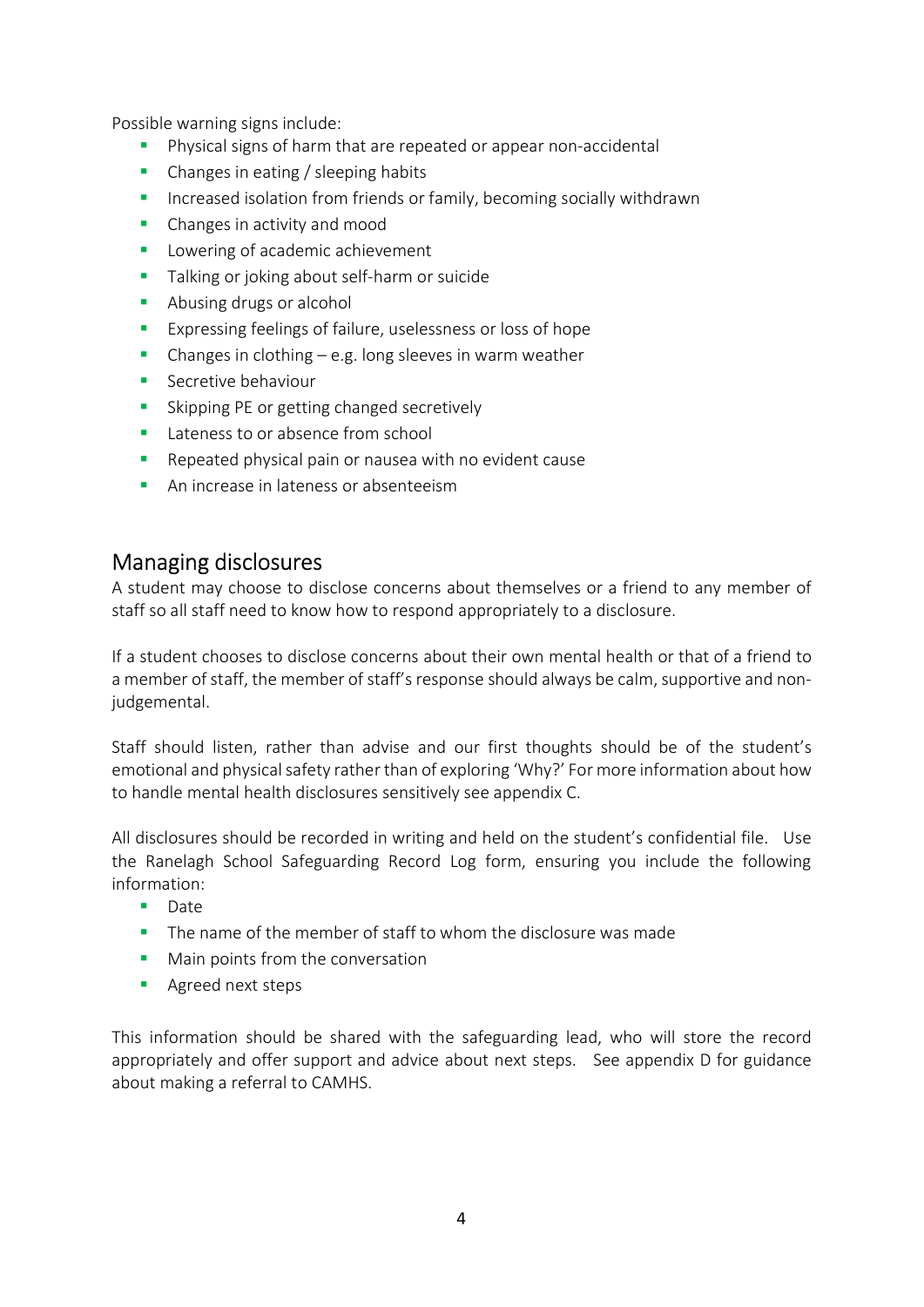## Confidentiality

We should be honest with regards to the issue of confidentiality. If it is necessary for us to pass our concerns about a student on then we should discuss with the student:

- Who we are going to talk to
- **What we are going to tell them**
- **Why we need to tell them**

We should never share information about a student without first telling them. Ideally, we would receive their consent, though there are certain situations when information must always be shared with another member of staff and / or a parent. If a student is at risk or is in danger of harm, no promises of confidentiality should be made and a referral to the safeguarding lead should follow immediately.

It is always advisable to share disclosures with a member of the pastoral team and the safeguarding lead, this helps to safeguard our own emotional wellbeing as we are no longer solely responsible for the student, it ensures continuity of care in our absence and it provides an extra source of ideas and support. We should explain this to the student and discuss with them who it would be most appropriate and helpful to share this information with.

Parents must always be informed when disclosures regarding a students' emotional or mental health and wellbeing are made. Students may choose to tell their parents themselves. If this is the case, the student should be given 24 hours to share this information before the school contacts parents. We should always give students the option of us informing parents for them or with them.

If a student gives us reason to believe that there may be underlying child protection issues, parents should not be informed, and the designated child protection leads must be informed immediately.

### Working with Parents/Carers

Where it is deemed appropriate to inform parents/carers, we need to be sensitive in our approach. Before disclosing to parents/carers we should consider the following questions (on a case by case basis):

- **Can the meeting happen face to face? This is preferable.**
- Where should the meeting happen? At school, at their home or somewhere neutral?
- Who should be present? Consider parents, the student, other members of staff.
- **What are the aims of the meeting?**

It can be shocking and upsetting for parents/carers to learn of their child's issues and many may respond with anger, fear or upset during the first conversation. We should be accepting of this (within reason) and give the parent/carer time to reflect.

We should always highlight further sources of information and give them leaflets to take away where possible as they will often find it hard to take much in whilst coming to terms with the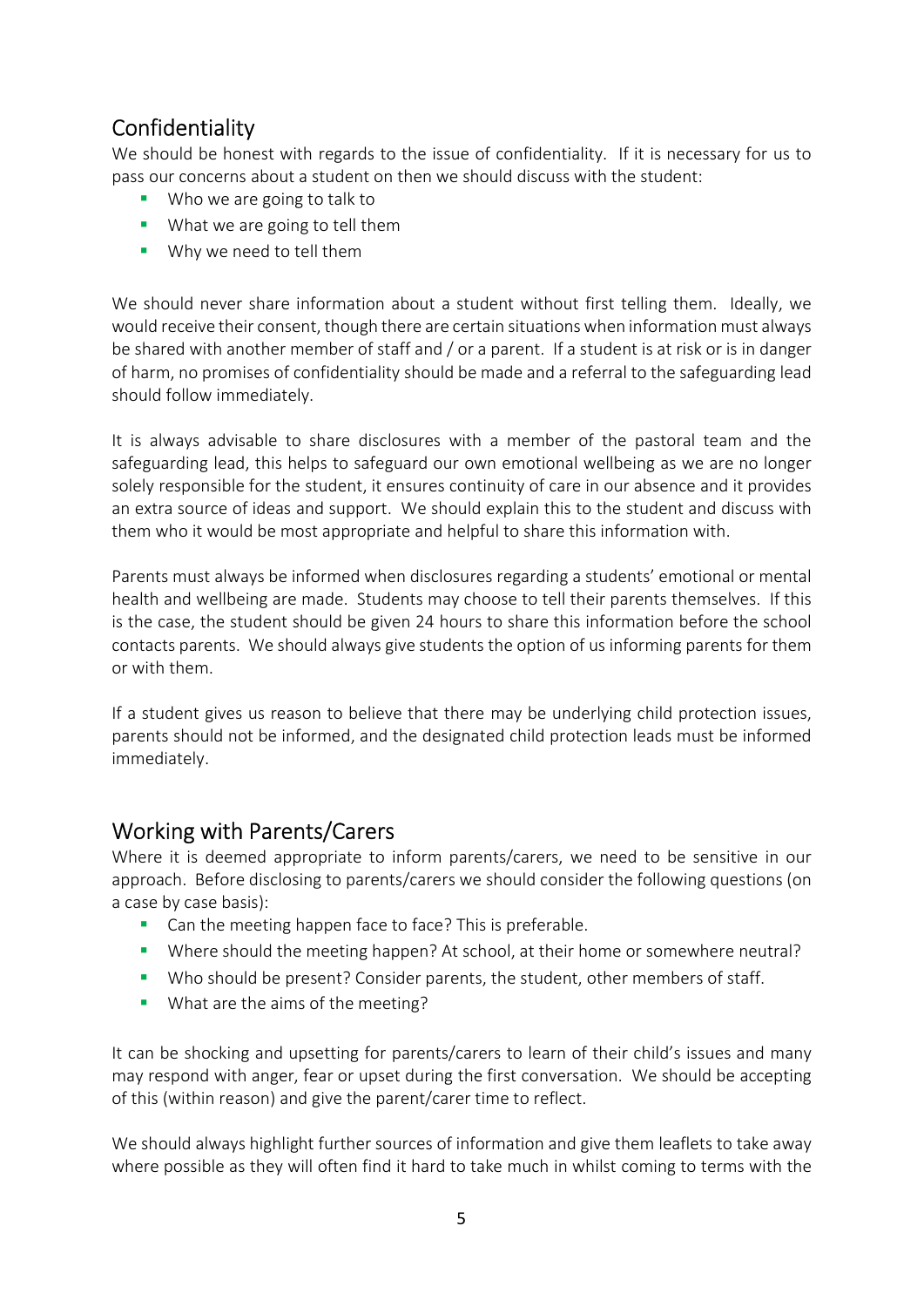news that you're sharing. Sharing sources of further support aimed specifically at parents/carers can also be helpful too e.g. parent/carer helplines and forums. This information can be found on the Keeping Well – Staving Safe pages of the school website: http://www.ranelagh.bracknell-forest.sch.uk/safeguarding-parentscarers/

We should always provide parents/carers with clear means of contacting us with further questions and consider booking in a follow up meeting or phone call right away as parents/carers often have many questions as they process the information. Finish each meeting with agreed next step and always keep a brief record of the meeting on the child's confidential record.

## Working with All Parents/Carers

Parents/Carers are often very welcoming of support and information from the school about supporting their children's emotional and mental health. In order to support parents/carers we will:

- **Highlight sources of information and support about common mental health issues on** our school website
- **Ensure that all parents/carers are aware of who to talk to, if they have concerns about** their own child or a friend of their child
- **Make our mental health policy easily accessible to parents/carers**
- Share ideas about how parents/carers can support positive mental health in their children through our regular information evenings
- Keep parents/carers informed about the mental health topics their children are learning about in PSHE and share ideas for extending and exploring this learning at home

## Supporting Peers

When a student is suffering from mental health issues, it can be a difficult time for their friends. Friends often want to support but do not know how. In the case of self-harm or eating disorders, it is possible that friends may learn unhealthy coping mechanisms from each other. In order to keep peers safe, we will consider on a case by case basis which friends may need additional support. Support will be provided either in one to one or group settings and will be guided by conversations by the student who is suffering and their parents/carers with whom we will discuss:

- What it is helpful for friends to know and what they should not be told
- How friends can best support
- **Things friends should avoid doing / saying which may inadvertently cause upset**
- Warning signs that their friend help (e.g. signs of relapse)

Additionally, we will want to highlight with peers:

**Where and how to access support for themselves**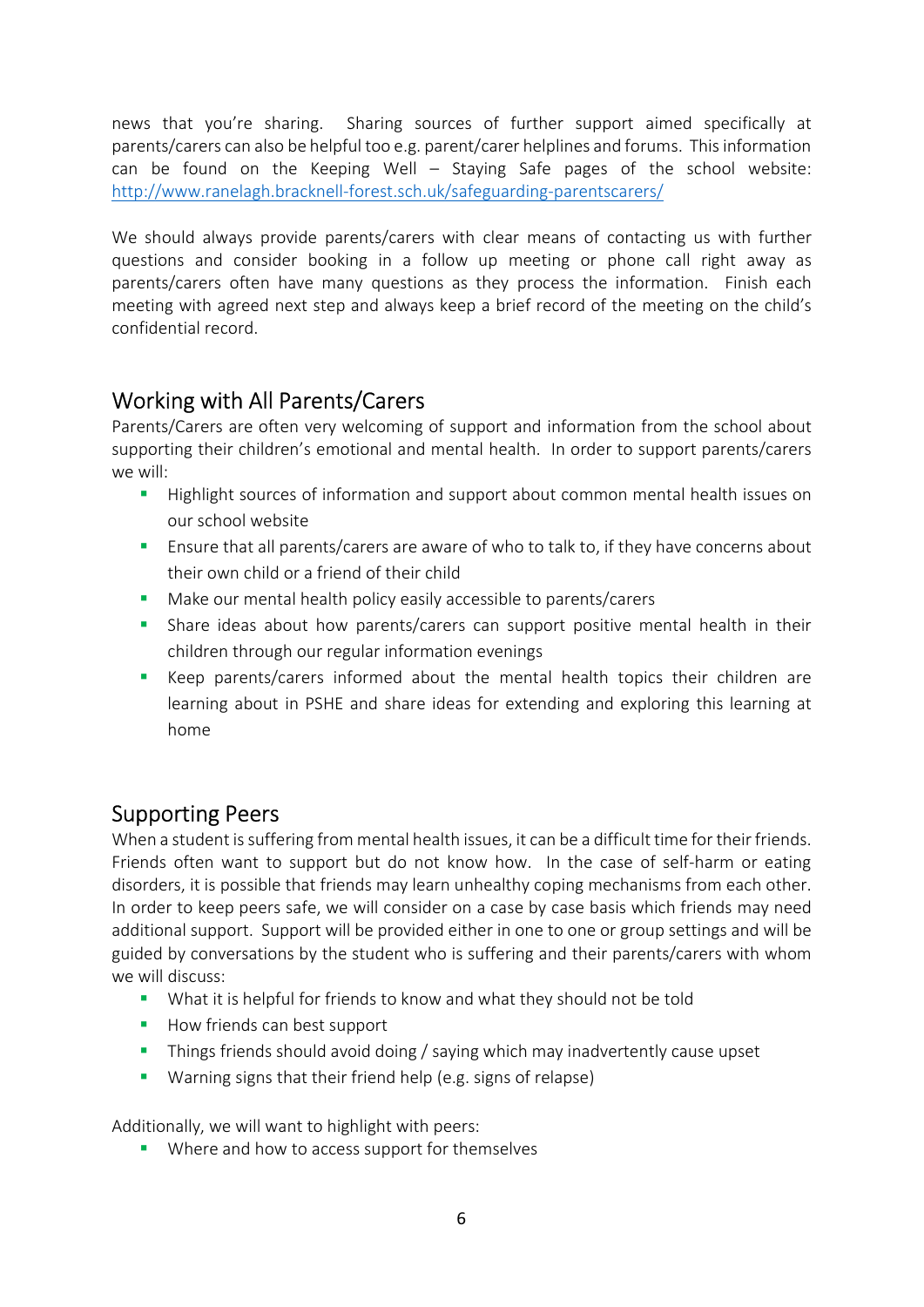Safe sources of further information about their friend's condition. These can be found on the school's website:

http://www.ranelagh.bracknell-forest.sch.uk/student-safeguarding/

**Healthy ways of coping with the difficult emotions they may be feeling** 

## **Training**

As a minimum, all staff will receive regular training about recognising and responding to mental health issues as part of their regular child protection training in order to enable them to keep students safe.

We will host relevant information on our virtual learning environment for staff who wish to learn more about mental health. The MindEd learning portal<sup>2</sup> provides free online training suitable for staff wishing to know more about a specific issue.

Training opportunities for staff who require more in depth knowledge will be considered as part of our performance management process and additional CPD will be supported throughout the year where it becomes appropriate due developing situations with one or more students.

Where the need to do so becomes evident, we will host training sessions for all staff to promote learning or understanding about specific issues related to mental health.

Suggestions for individual, group or whole school CPD should be discussed with the CPD Coordinator, who can also highlight sources of relevant training and support for individuals as needed.

-

<sup>2</sup> www.minded.org.uk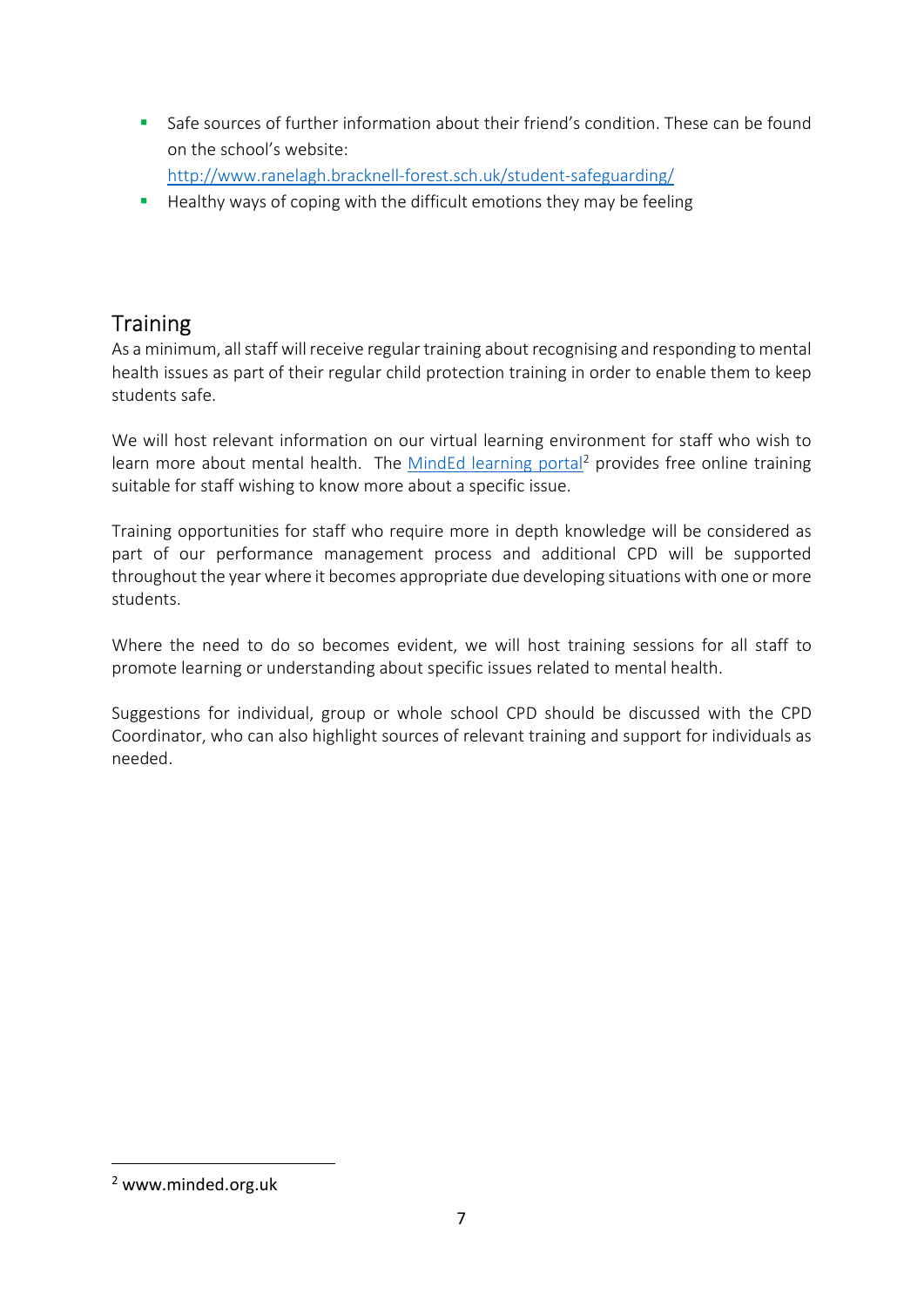## Appendix A: Further information and sources of support about common mental health issues

## Prevalence of Mental Health and Emotional Wellbeing Issues<sup>3</sup>

- 1 in 10 children and young people aged 5 16 suffer from a diagnosable mental health disorder - that is around three children in every class.
- Between 1 in every 12 and 1 in 15 children and young people deliberately self-harm.
- **There has been a big increase in the number of young people being admitted to** hospital because of self harm. Over the last ten years this figure has increased by 68%.
- More than half of all adults with mental health problems were diagnosed in childhood. Less than half were treated appropriately at the time.
- Nearly 80,000 children and young people suffer from severe depression.
- The number of young people aged 15-16 with depression nearly doubled between the 1980s and the 2000s.
- Over 8,000 children aged under 10 years old suffer from severe depression.
- **3.3% or about 290,000 children and young people have an anxiety disorder.**
- 72% of children in care have behavioural or emotional problems these are some of the most vulnerable people in our society.

Below, we have sign-posted information about the issues most commonly seen in school-aged children.

Support on all of these issues can be accessed via Young Minds (www.youngminds.org.uk), Mind (www.mind.org.uk) and (for e-learning opportunities) Minded (www.minded.org.uk).

## Self-harm

Self-harm describes any behaviour where a young person causes harm to themselves in order to cope with thoughts, feelings or experiences they are not able to manage in any other way. It most frequently takes the form of cutting, burning or non-lethal overdoses in adolescents, while younger children and young people with special needs are more likely to pick or scratch at wounds, pull out their hair or bang or bruise themselves.

## Depression

Ups and downs are a normal part of life for all of us, but for someone who is suffering from depression these ups and downs may be more extreme. Feelings of failure, hopelessness, numbness or sadness may invade their day-to-day life over an extended period of weeks or months, and have a significant impact on their behaviour and ability and motivation to engage in day-to-day activities.

-

<sup>&</sup>lt;sup>3</sup> Source: Young Minds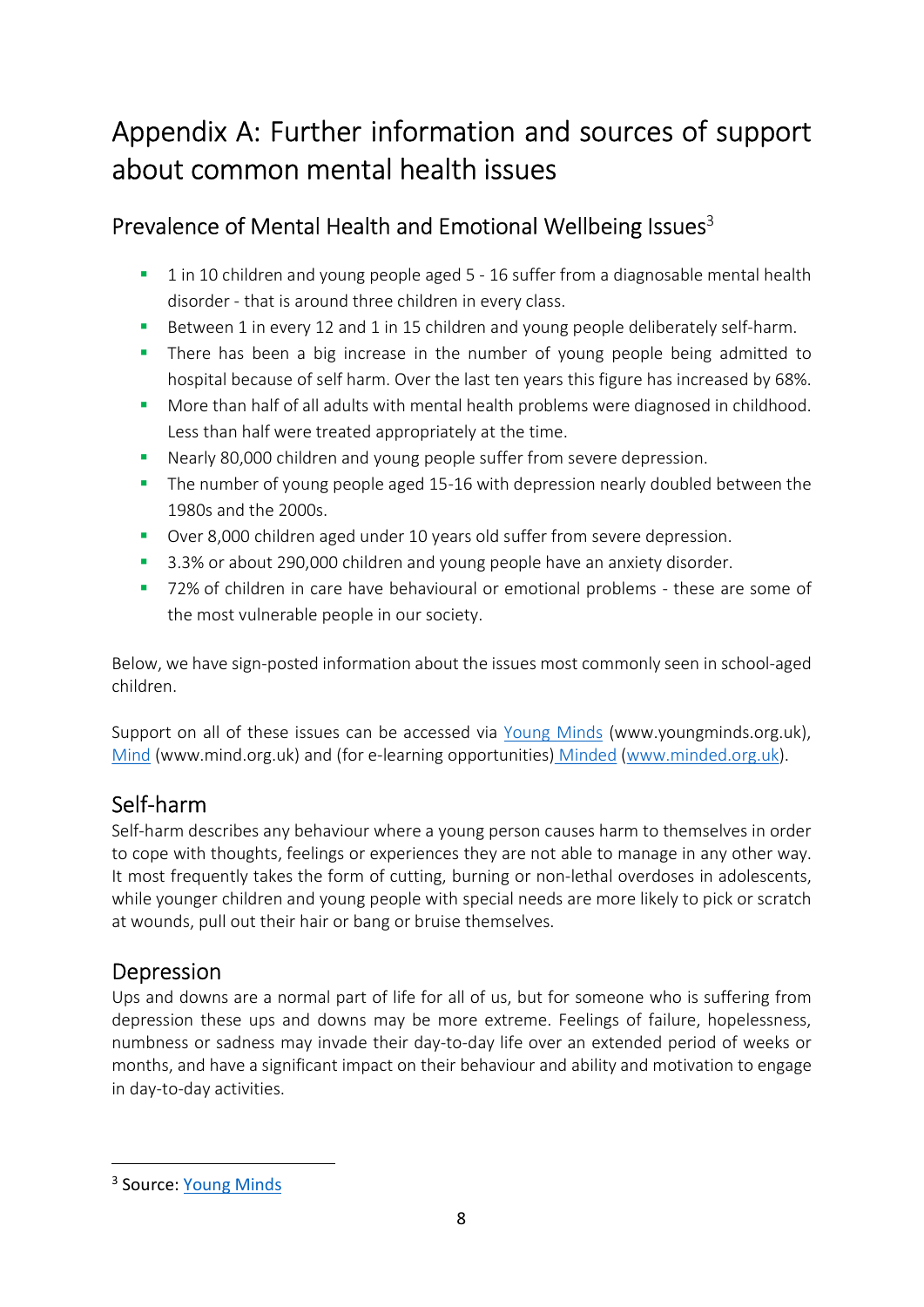## Anxiety, panic attacks and phobias

Anxiety can take many forms in children and young people, and it is something that each of us experiences at low levels as part of normal life. When thoughts of anxiety, fear or panic are repeatedly present over several weeks or months and/or they are beginning to impact on a young person's ability to access or enjoy day-to-day life, intervention is needed.

### Obsessions and compulsions

Obsessions describe intrusive thoughts or feelings that enter our minds which are disturbing or upsetting; compulsions are the behaviours we carry out in order to manage those thoughts or feelings. For example, a young person may be constantly worried that their house will burn down if they don't turn off all switches before leaving the house. They may respond to these thoughts by repeatedly checking switches, perhaps returning home several times to do so. Obsessive compulsive disorder (OCD) can take many forms – it is not just about cleaning and checking.

## Suicidal feelings

Young people may experience complicated thoughts and feelings about wanting to end their own lives. Some young people never act on these feelings though they may openly discuss and explore them, while other young people die suddenly from suicide apparently out of the blue.

## Eating problems

Food, weight and shape may be used as a way of coping with, or communicating about, difficult thoughts, feelings and behaviours that a young person experiences day to day. Some young people develop eating disorders such as anorexia (where food intake is restricted), binge eating disorder and bulimia nervosa (a cycle of bingeing and purging). Other young people, particularly those of primary or preschool age, may develop problematic behaviours around food including refusing to eat in certain situations or with certain people. This can be a way of communicating messages the child does not have the words to convey.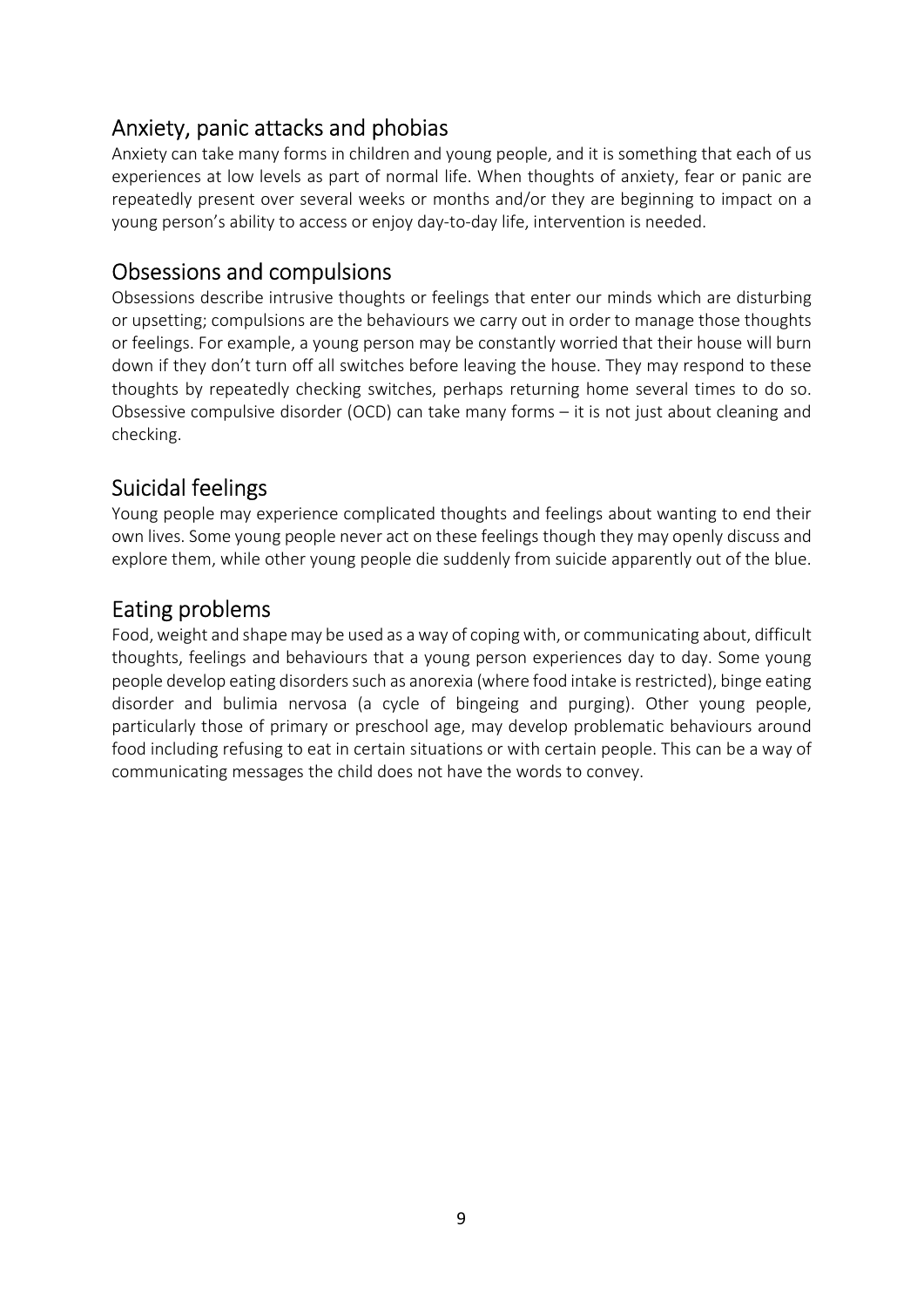## Appendix B: Sources or support at school and in the local community

## School Based Support

Sue Byrne – School Counsellor Kerry Burnell – Intensive personal advice, Adviza Alison Huckle – Youthline Counsellor

Aimed at students who are struggling with mental health issues for example eating disorders, anxiety, stress, depression, self-harm. Also for students experiencing bullying, cyberbullying, peer on peer abuse, family conflict, child sexual exploitation.

Students are identified for support via staff raising concerns. Referrals are made via the pastoral leads and the safeguarding lead. Students are signposted for support via tutors, assemblies and PSHE lessons.

The school also has a safeguarding section on the school website for students, parents and staff to access information and sources of further support. http://www.ranelagh.bracknellforest.sch.uk/school-information/safeguardingkeeping-safe/

## Local Support

- o Youthline Young People's Counselling Service (Bracknell) http://www.youthlineuk.com/
- o Kooth.com Online Counselling Service https://kooth.com/
- o Arc Information and Counselling Service (Wokingham) http://www.arcweb.org.uk/
- o Relateen Children and Young People's Counselling, Family Counselling https://www.relate.org.uk/find-my-nearest-relate/outpost/bracknell-berkshire-relate
- o CAMHS https://www.berkshirehealthcare.nhs.uk/camhs/contact-us.asp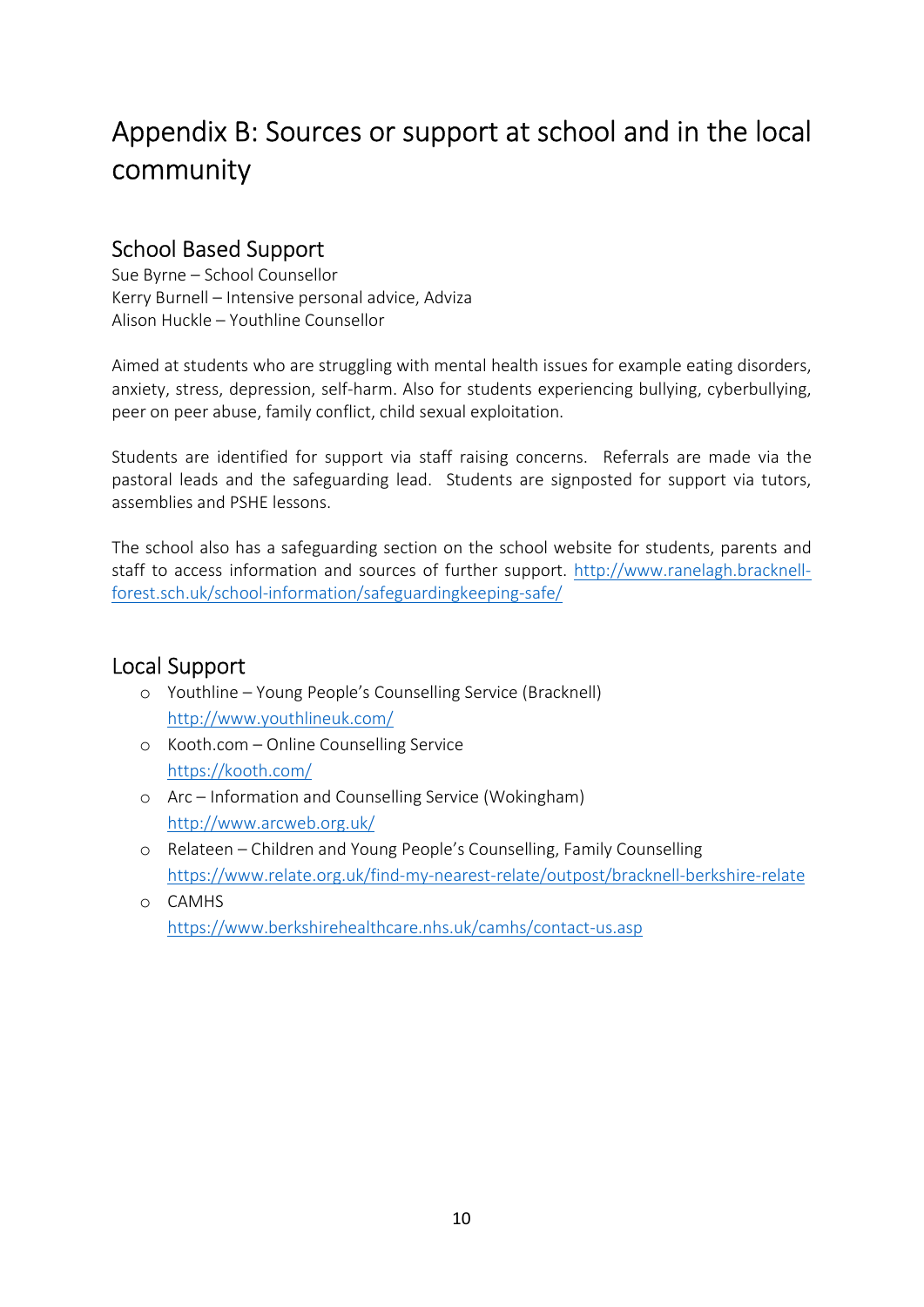## Appendix C: Talking to students when they make mental health disclosures

The advice below is from students themselves, in their own words, together with some additional ideas to help you in initial conversations with students when they disclose mental health concerns. This advice should be considered alongside relevant school policies on pastoral care and child protection and discussed with relevant colleagues as appropriate.

#### Focus on listening

"She listened, and I mean REALLY listened. She didn't interrupt me or ask me to explain myself or anything, she just let me talk and talk and talk. I had been unsure about talking to anyone but I knew quite quickly that I'd chosen the right person to talk to and that it would be a turning point."

If a student has come to you, it's because they trust you and feel a need to share their difficulties with someone. Let them talk. Ask occasional open questions if you need to in order to encourage them to keep exploring their feelings and opening up to you. Just letting them pour out what they're thinking will make a huge difference and marks a huge first step in recovery. Up until now they may not have admitted even to themselves that there is a problem.

#### Don't talk too much

"Sometimes it's hard to explain what's going on in my head – it doesn't make a lot of sense and I've kind of gotten used to keeping myself to myself. But just 'cos I'm struggling to find the right words doesn't mean you should help me. Just keep quiet, I'll get there in the end."

The student should be talking at least three quarters of the time. If that's not the case then you need to redress the balance. You are here to listen, not to talk. Sometimes the conversation may lapse into silence. Try not to give in to the urge to fill the gap, but rather wait until the student does so. This can often lead to them exploring their feelings more deeply. Of course, you should interject occasionally, perhaps with questions to the student to explore certain topics they've touched on more deeply, or to show that you understand and are supportive. Don't feel an urge to over-analyse the situation or try to offer answers. This all comes later. For now, your role is simply one of supportive listener. So make sure you're listening!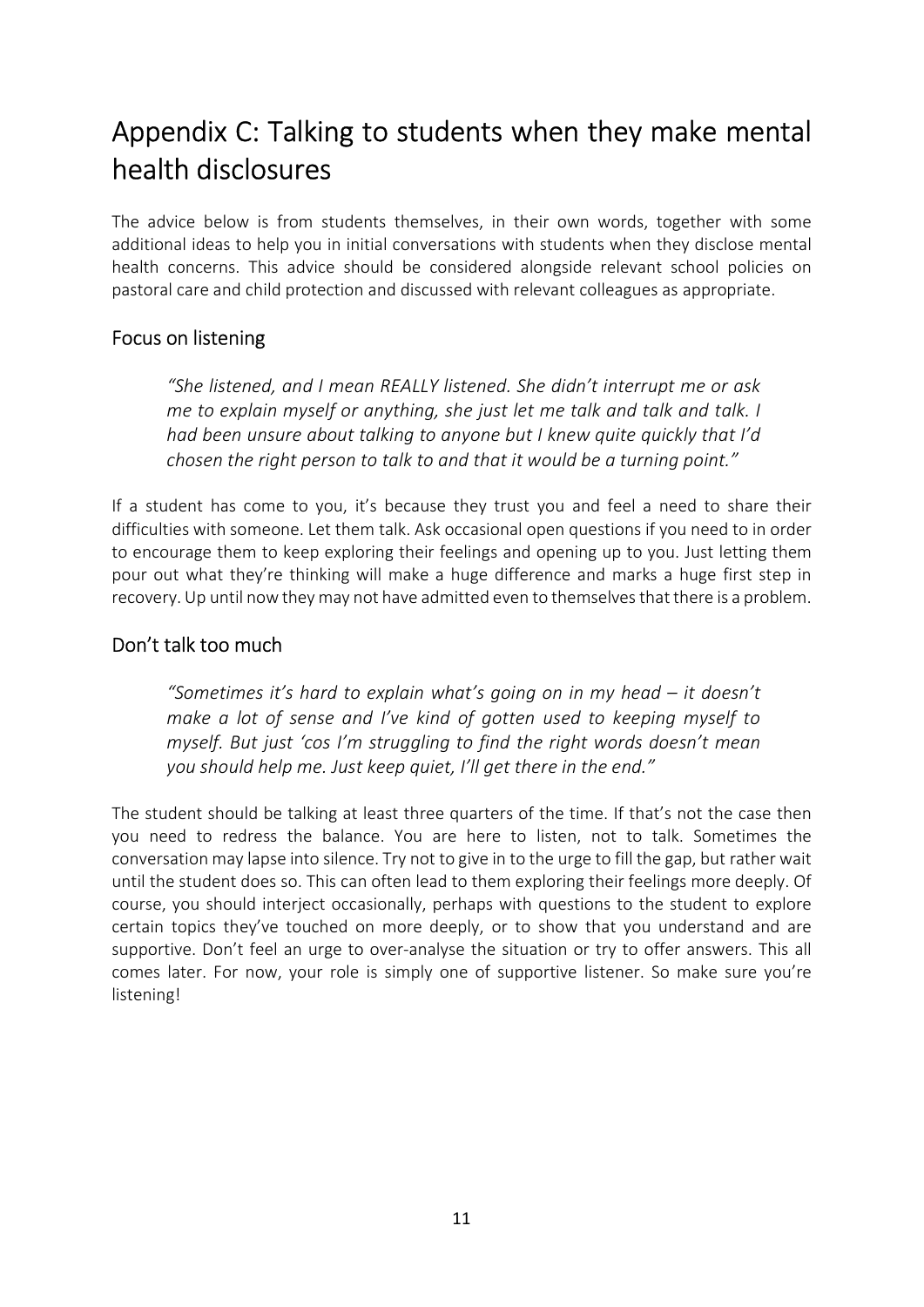#### Don't pretend to understand

"I think that all teachers got taught on some course somewhere to say 'I understand how that must feel' the moment you open up. YOU DON'T  $$ don't even pretend to, it's not helpful, it's insulting."

The concept of a mental health difficulty such as an eating disorder or obsessive compulsive disorder (OCD) can seem completely alien if you've never experienced these difficulties first hand. You may find yourself wondering why on earth someone would do these things to themselves, but don't explore those feelings with the sufferer. Instead listen hard to what they're saying and encourage them to talk and you'll slowly start to understand what steps they might be ready to take in order to start making some changes.

#### Don't be afraid to make eye contact

"She was so disgusted by what I told her that she couldn't bear to look at me."

It's important to try to maintain a natural level of eye contact (even if you have to think very hard about doing so and it doesn't feel natural to you at all). If you make too much eye contact, the student may interpret this as you staring at them. They may think that you are horrified about what they are saying or think they are a 'freak'. On the other hand, if you don't make eye contact at all then a student may interpret this as you being disgusted by them – to the extent that you can't bring yourself to look at them. Making an effort to maintain natural eye contact will convey a very positive message to the student.

#### Offer support

"I was worried how she'd react, but my Mum just listened then said 'How can I support you?'  $-$  no one had asked me that before and it made me realise that she cared. Between us we thought of some really practical things she could do to help me stop self-harming."

Never leave this kind of conversation without agreeing next steps. These will be informed by your conversations with appropriate colleagues and the schools' policies on such issues. Whatever happens, you should have some form of next steps to carry out after the conversation because this will help the student to realise that you're working with them to move things forward.

#### Acknowledge how hard it is to discuss these issues

"Talking about my bingeing for the first time was the hardest thing I ever did. When I was done talking, my teacher looked me in the eye and said 'That must have been really tough' – he was right, it was, but it meant so much that he realised what a big deal it was for me."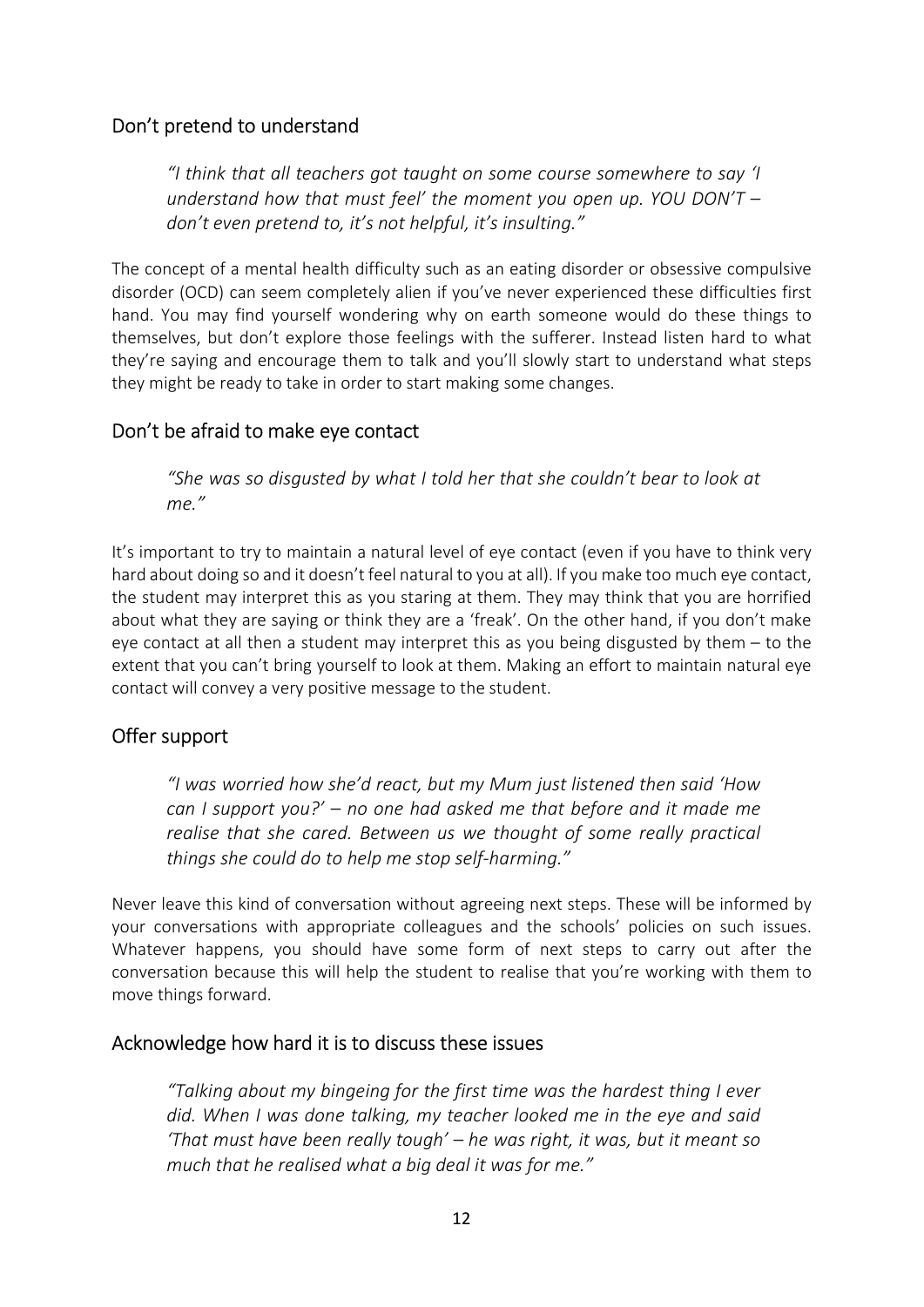It can take a young person weeks or even months to admit they have a problem to themselves, let alone share that with anyone else. If a student chooses to confide in you, you should feel proud and privileged that they have such a high level of trust in you. Acknowledging both how brave they have been, and how glad you are they chose to speak to you, conveys positive messages of support to the student.

#### Don't assume that an apparently negative response is actually a negative response

"The anorexic voice in my head was telling me to push help away so I was saying no. But there was a tiny part of me that wanted to get better. I just couldn't say it out loud or else I'd have to punish myself."

Despite the fact that a student has confided in you, and may even have expressed a desire to get on top of their illness, that doesn't mean they'll readily accept help. The illness may ensure they resist any form of help for as long as they possibly can. Don't be offended or upset if your offers of help are met with anger, indifference or insolence, it's the illness talking, not the student.

#### Never break your promises

"Whatever you say you'll do you have to do or else the trust we've built in you will be smashed to smithereens. And never lie. Just be honest. If you're going to tell someone just be upfront about it, we can handle that, what we can't handle is having our trust broken."

Above all else, a student wants to know they can trust you. That means if they want you to keep their issues confidential and you can't then you must be honest. Explain that, whilst you can't keep it a secret, you can ensure that it is handled within the school's policy of confidentiality and that only those who need to know about it in order to help will know about the situation. You can also be honest about the fact you don't have all the answers or aren't exactly sure what will happen next. Consider yourself the student's ally rather than their saviour and think about which next steps you can take together, always ensuring you follow relevant policies and consult appropriate colleagues.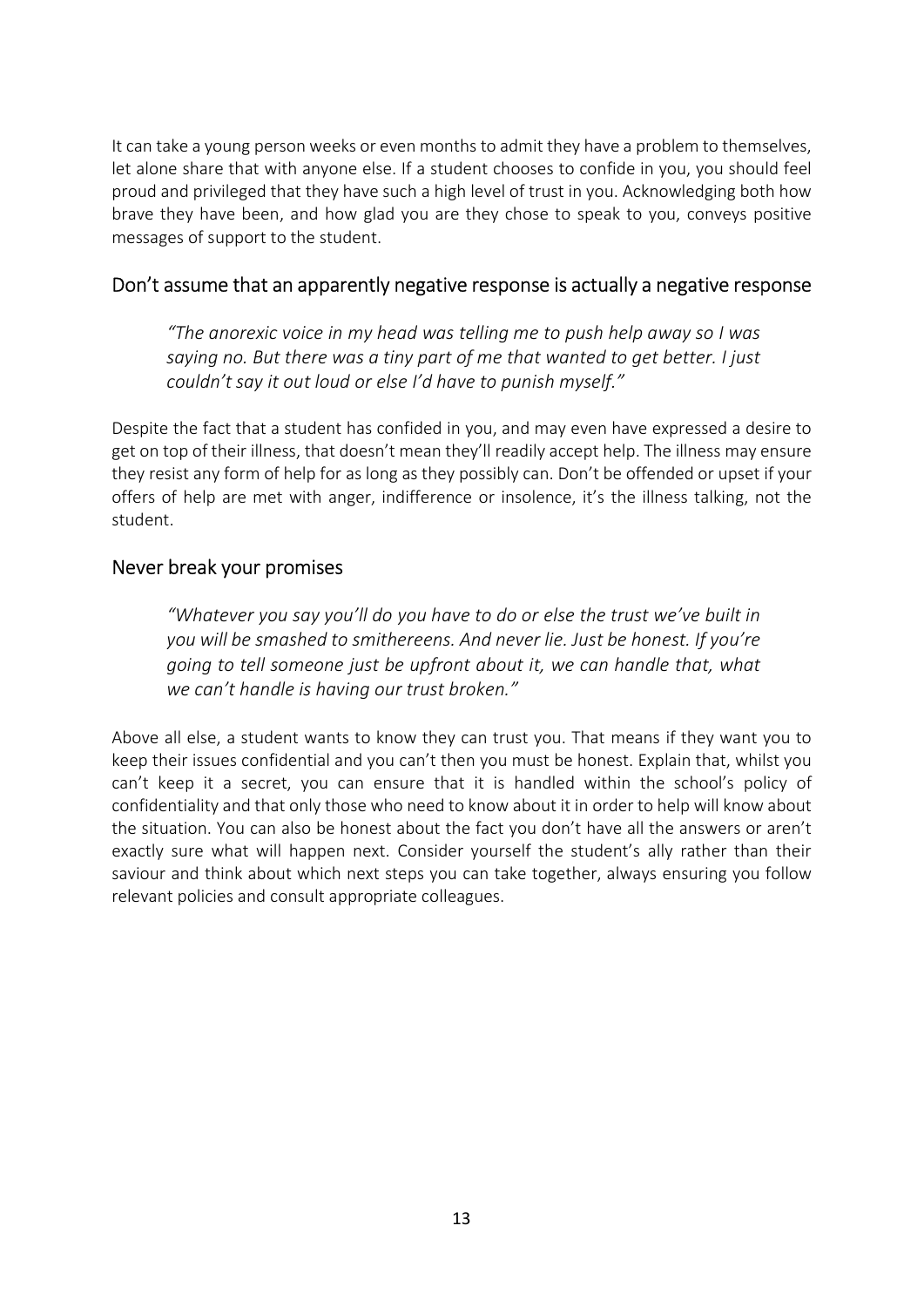## Appendix D: FOR PASTORAL STAFF ONLY

## What makes a good CAMHS referral?<sup>4</sup>

If the referral is urgent it should be initiated by phone so that CAMHS can advise of best next steps

Before making the referral, have a clear outcome in mind, what do you want CAMHS to do? You might be looking for advice, strategies, support or a diagnosis for instance.

You must also be able to provide evidence to CAMHS about what intervention and support has been offered to the pupil by the school and the impact of this. CAMHS will always ask 'What have you tried?' so be prepared to supply relevant evidence, reports and records.

#### General considerations

- Have you met with the parent(s)/carer(s) and the referred child/children?
- Has the referral to CAMHS been discussed with a parent / carer and the referred child?
- Has the child given consent for the referral?
- Has a parent / carer given consent for the referral?
- What are the parent/carer/ child's attitudes to the referral?

## Basic information

- Is there a child protection plan in place?
- Is the child looked after?
- name and date of birth of referred child/children
- address and telephone number
- who has parental responsibility?
- surnames if different to child's
- GP details
- What is the ethnicity of the child / family
- Will an interpreter be needed?
- Are there other agencies involved?

## Reason for referral

- What are the specific difficulties that you want CAMHS to address?
- How long has this been a problem and why is the family seeking help now?
- Is the problem situation-specific or more generalised?
- Your understanding of the problem/issues involved.

i.

<sup>4</sup> Adapted from Surrey and Border NHS Trust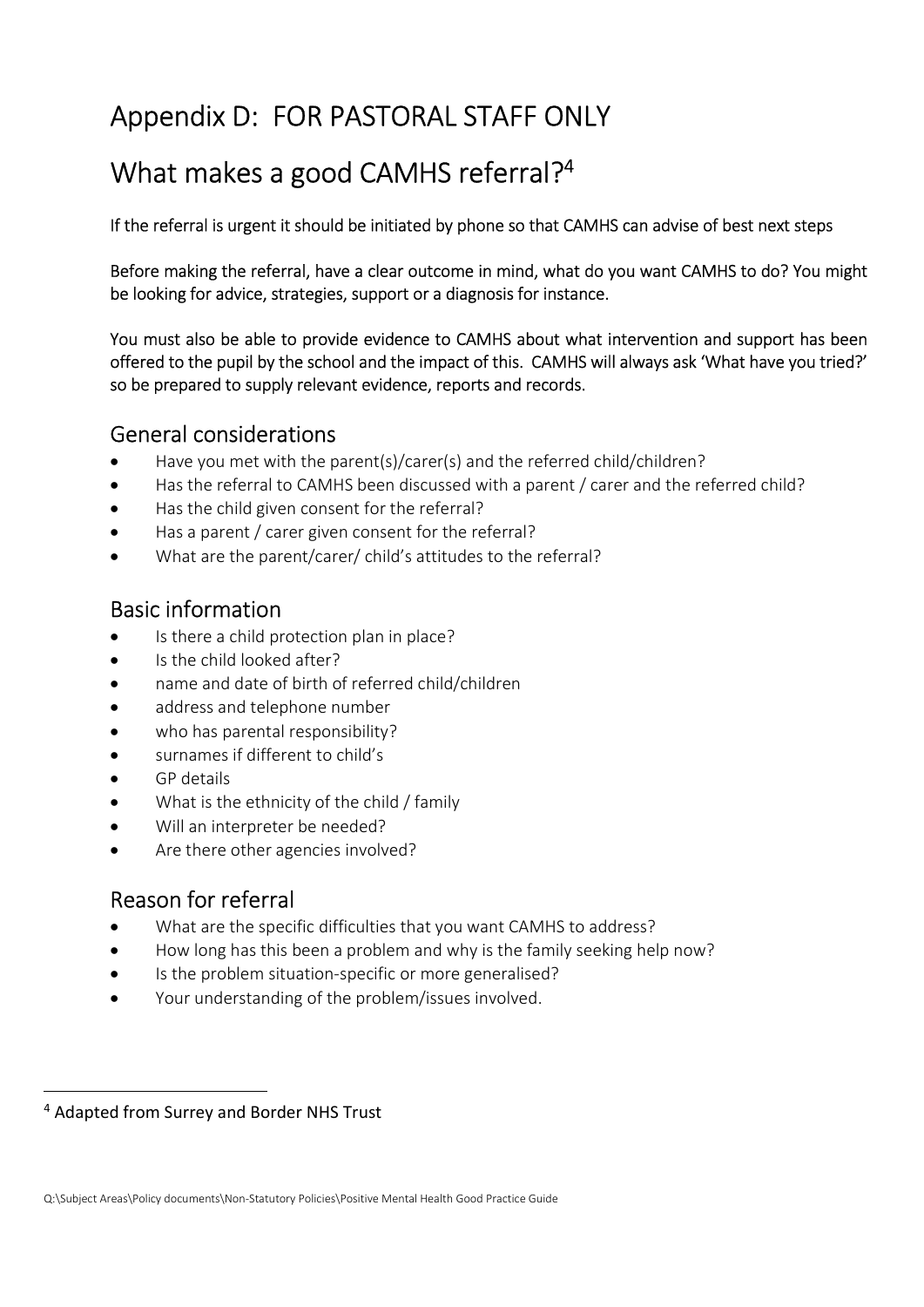## Further helpful information

- Who else is living at home and details of separated parents if appropriate?
- Name of school
- Who else has been or is professionally involved and in what capacity?
- Has there been any previous contact with our department?
- Has there been any previous contact with social services?
- Details of any known protective factors
- Any relevant history i.e. family, life events and/or developmental factors
- Are there any recent changes in the child's or family's life?
- Are there any known risks, to self, to others or to professionals?
- Is there a history of developmental delay e.g. speech and language delay
- Are there any symptoms of ADHD/ASD and if so have you talked to the Educational psychologist?

The screening tool on the following page will help to guide whether or not a CAMHS referral is appropriate.

| <b>INVOLVEMENT WITH CAMHS</b>                           | <b>DURATION OF DIFFICULTIES</b> |
|---------------------------------------------------------|---------------------------------|
| Current CAMHS involvement - END OF SCREEN*              | 1-2 weeks                       |
| Previous history of CAMHS involvement                   | Less than a month               |
| Previous history of medication for mental health issues | 1-3 months                      |
| Any current medication for mental health issues         | More than 3 months              |
| Developmental issues e.g. ADHD, ASD, LD                 | More than 6 months              |

| <b>DURATION OF DIFFICULTIES</b> |                    |  |  |  |  |
|---------------------------------|--------------------|--|--|--|--|
|                                 | 1-2 weeks          |  |  |  |  |
|                                 | Less than a month  |  |  |  |  |
|                                 | 1-3 months         |  |  |  |  |
|                                 | More than 3 months |  |  |  |  |
|                                 | More than 6 months |  |  |  |  |

\* Ask for consent to telephone CAMHS clinic for discussion with clinician involved in young person's care

#### Tick the appropriate boxes to obtain a score for the young person's mental health needs.

|                                                                                                  | <b>MENTAL HEALTH SYMPTOMS</b>                                                                      |                                                                                         |  |  |  |  |  |  |
|--------------------------------------------------------------------------------------------------|----------------------------------------------------------------------------------------------------|-----------------------------------------------------------------------------------------|--|--|--|--|--|--|
|                                                                                                  |                                                                                                    | Panic attacks (overwhelming fear, heart pounding, breathing fast etc.)                  |  |  |  |  |  |  |
| Mood disturbance (low mood – sad, apathetic; high mood – exaggerated / unrealistic elation)<br>ı |                                                                                                    |                                                                                         |  |  |  |  |  |  |
|                                                                                                  | $\overline{2}$                                                                                     | Depressive symptoms (e.g. tearful, irritable, sad)                                      |  |  |  |  |  |  |
|                                                                                                  |                                                                                                    | Sleep disturbance (difficulty getting to sleep or staying asleep)                       |  |  |  |  |  |  |
|                                                                                                  | Eating issues (change in weight / eating habits, negative body image, purging or binging)<br>1     |                                                                                         |  |  |  |  |  |  |
|                                                                                                  | Difficulties following traumatic experiences (e.g. flashbacks, powerful memories, avoidance)<br>1  |                                                                                         |  |  |  |  |  |  |
|                                                                                                  | 2.                                                                                                 | Psychotic symptoms (hearing and / or appearing to respond to voices, overly suspicious) |  |  |  |  |  |  |
|                                                                                                  | $\overline{2}$                                                                                     | Delusional thoughts (grandiose thoughts, thinking they are someone else)                |  |  |  |  |  |  |
|                                                                                                  | Hyperactivity (levels of overactivity & impulsivity above what would be expected; in all settings) |                                                                                         |  |  |  |  |  |  |
|                                                                                                  | 2.                                                                                                 | Obsessive thoughts and/or compulsive behaviours (e.g. hand-washing, cleaning, checking) |  |  |  |  |  |  |

#### Impact of above symptoms on functioning - circle the relevant score and add to the total

| none<br>ttie<br>◡ | Score<br>$\overline{\phantom{m}}$<br>$\overline{\phantom{0}}$ | Some | Score<br>$\overline{\phantom{a}}$<br>$\overline{\phantom{a}}$<br><b>.</b> | Moderate | Score<br>-<br><u>_</u> | severs<br>. | $\sim$<br>Score |
|-------------------|---------------------------------------------------------------|------|---------------------------------------------------------------------------|----------|------------------------|-------------|-----------------|
|                   |                                                               |      |                                                                           |          |                        |             |                 |

| <b>HARMING BEHAVIOURS</b> |                                                                                            |  |  |  |  |  |
|---------------------------|--------------------------------------------------------------------------------------------|--|--|--|--|--|
|                           | History of self harm (cutting, burning etc)                                                |  |  |  |  |  |
|                           | History of thoughts about suicide                                                          |  |  |  |  |  |
|                           | History of suicidal attempts (e.g. deep cuts to wrists, overdose, attempting to hang self) |  |  |  |  |  |
|                           | Current self harm behaviours                                                               |  |  |  |  |  |